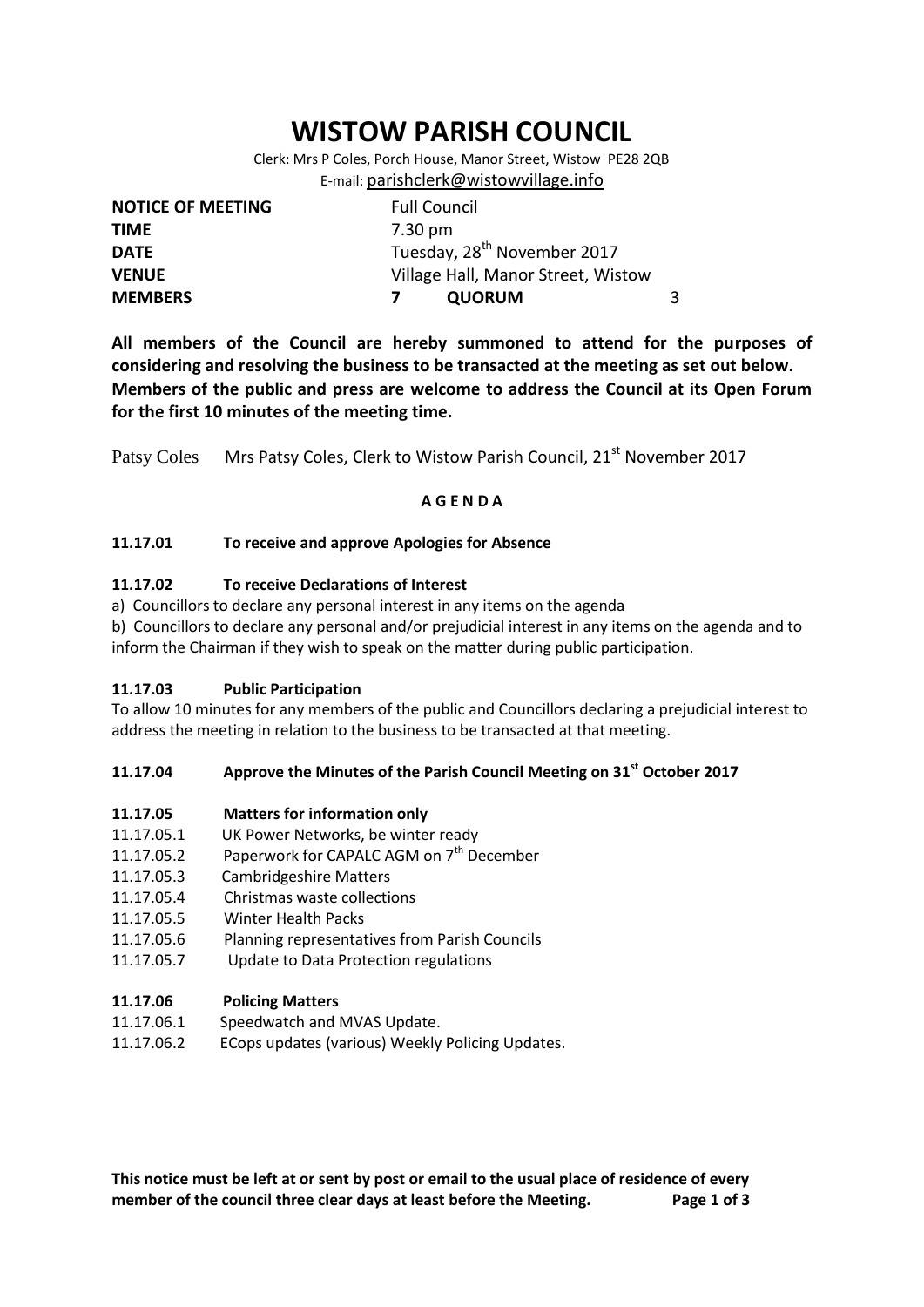## **Page 2**

**11.17.07 To receive reports from County and District – Mr T Rogers, Mr P Bucknell and Mrs J Tavener**

## **11.17.08 Finance**

- a) to approve the Financial Statement and Cashflow for September b) to approve payment of following amounts: Clerks salary and expenses £357.30 CGM grass cutting E 699.60
- **11.17.08** Income for November: none
- 11.17.08 Decision required on precept

## **11.17.09 Correspondence**

- 11.17.09.1 Letter from Mr John Wiltshire on behalf of Ramshed, thanking WPC for the donation
- 11.19.09.2 Email from David McCandless regarding Community Roadwatch SID

## **11.17.10 To consider any Planning Applications received and planning related issues**

- 11.17.10.1 None
- 11.17.10.2 Planning training on  $30<sup>th</sup>$  November at HDC

# **11.17.11 Highways/Traffic Issues**

- 11.17.11.1 Information from CCC on road works events
- 11.17.11.2 Any outstanding highways issues
- 11.17.11.3 Number 30 bus route

# **11.17.12 Maintenance Issues**

- 11.17.12.1 Playground update, Mr Carter, Mr MacInnes and Ms Leaton.
- 11.17.12.2 Playground rota/risk assessment forms, May , Mr Leigh,
	- September Mrs Emery, October, Mr MacInnes and November Mr Leigh

#### **11.17.13 Administration Matters**

- 11.17.13.1 More policies have been prepared for review.
- 11.17.13.2 Update on Keep Wistow Flowing, moratorium extended to 6 months
- 11.17.13.3 Annual Playground inspection has been carried out, await report
- 11.17.13.4 Defibrillator, update and installation logistics
- 11.17.13.5 Feedback from Cambridgeshire Parish Conference on  $17<sup>th</sup>$  November Mr Tew

**11.17.14 Working Parties Feedback and Updates**

|  | a-Litter       | Mr MacInnes           |
|--|----------------|-----------------------|
|  | b- Countryside | Mr Gregory            |
|  | c-Village Hall | Mr MacInnes/Ms Leaton |
|  | d-Website      | Mrs Janiak-Emery      |
|  | e-Trees/Grass  | Mr Waller             |
|  |                |                       |

#### **11.17.15 Items for the Wistow Warbler and Wistow Web site.**

To note any relevant information. Update on A14, Winter Health

# **11.17.16 Monthly audit**

Mr Waller is our auditor for November, a volunteer is required for January

**This notice must be left at or sent by post or email to the usual place of residence of every member of the council three clear days at least before the Meeting. Page 2 of 3**